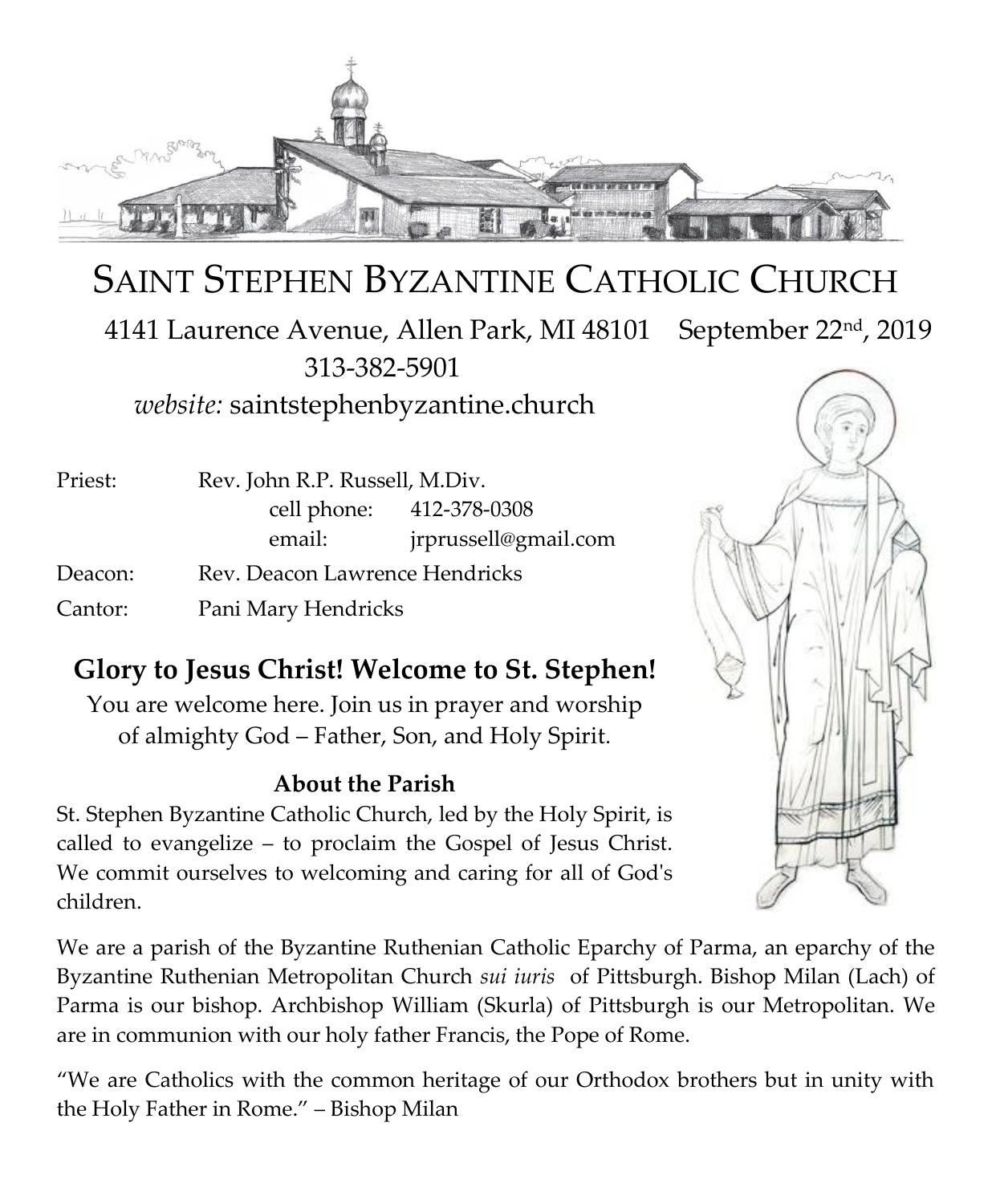## REGULAR LITURGICAL SERVICE TIMES

Saturday & Sunday **Divine Liturgy** at 10:00am

Wednesday evening **Divine Liturgy** at 7:00pm

Friday & Saturday evening **Vespers** at 7:00pm, followed by **Confession**

## HOLY MYSTERIES

### **Holy Baptism and Chrismation**

All you who have been baptized into Christ have been clothed in Christ. Alleluia!

Those who are not yet baptized and/or chrismated, contact Fr. John. Your life depends on it! A period of preparation and instruction (catechumenate) of at least one full year may precede adult baptisms and/or chrismations.

If you are expecting a child, please contact Fr. John to arrange for the child's baptism, chrismation, and communion (traditionally forty days after birth).

#### **Holy Communion**

Unless we eat the body and drink the blood of the Lord, we have no life in us.

Holy Communion is first received when we are baptized and chrismated. Thereafter, we receive frequently to nourish and sustain us in our life in Christ. Before we receive, we prepare according to our ability with prayer (traditionally including Vespers & Matins), fasting (traditionally from midnight or from Vespers), and holy repentance.

Those unable to attend Divine Liturgies should contact Fr. John to arrange for him to bring them holy communion.

### **Holy Repentance**

All of us sin and fall short of the glory of God. As often as we fall, let us get up again! Never despair of our salvation, for God loves us and forgives us as often as we repent. Opportunities for confession are scheduled most Fridays and Saturdays after Vespers and other times by appointment. Just ask!

Four times a year, once during each of the penitential seasons, we celebrate the full Office of Holy Repentance, which includes psalms, readings, prayers and the opportunity for private confession and absolution. We will next celebrate this during the Philip's Fast, **Thursday, December 19th at 7pm**.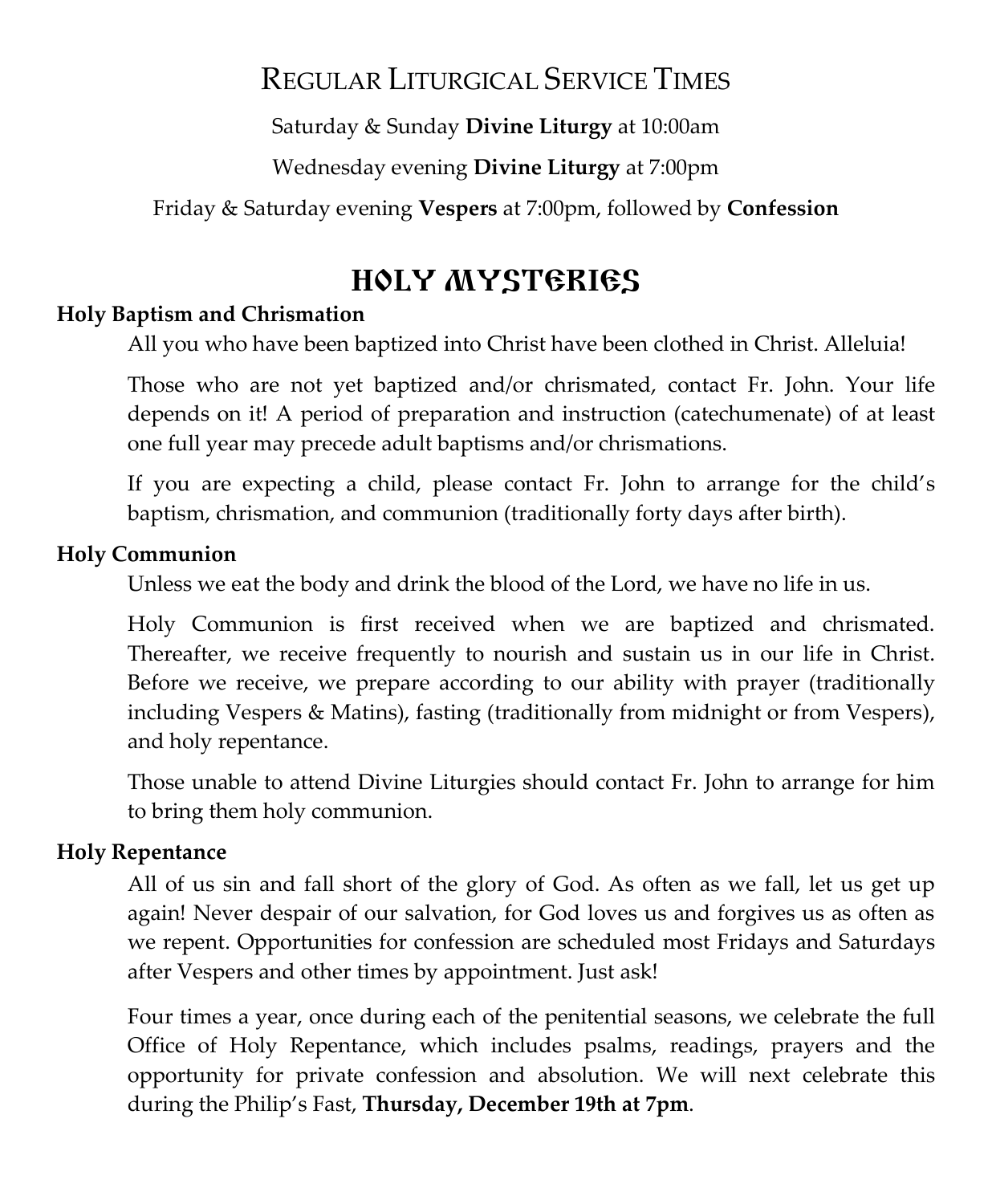## **Holy Anointing**

Holy anointing is offered to all in need of healing every year on Holy Wednesday. If anyone is sick, call Fr. John (412-378-0308), and he will come pray over you and anoint you with oil in the name of the Lord. This is not only for the dying, but for all who are in need of healing. Before surgery of any kind, it is good to first be anointed.

#### **Monasticism**

Monks and nuns are witnesses to the gospel carrying on the spirit of martyrdom and prophecy in the Church today. Inquire at these monasteries to pursue this vocation:

**Holy Resurrection Monastery** 300 S 2nd Ave, PO Box 276, St. Nazianz, WI 54232 (920) 881-4009 monks@hrmonline.org hrmonline.org

**Christ the Bridegroom Monastery** 17485 Mumford Rd. Burton, OH 44021 440-834-0290 christthebridegroom@gmail.com christthebridegroom.org

#### **Holy Matrimony**

We rejoice with those preparing to be crowned in marriage. They are an icon of Christ and his Church. Contact Fr. John at least six months in advance of your wedding date to begin marriage preparation (and before you rent a hall!).

#### **Holy Orders**

For the sake of holy order, the Church needs deacons, priests, and bishops (and also readers, cantors, and subdeacons). Contact Fr. John to discuss the possibility of serving the Church in ordained ministry. The eparchy's Director of Vocations is the Rt. Rev. Mitred Archpriest Marek Visnovsky 216-741-8773 ext. 6; frmvisnovsky@parma.org

#### **Funerals**

Brothers and sisters, we are going to die. It is good to remember this daily and to always be prepared for it. We know not the hour.

Death does not end our relationship with those who have died. We venerate the bodies of our departed saints and loved ones, because we believe in the resurrection. It is a work of mercy and a sign of faith in the coming resurrection to bury the dead and to pray for them.

The Church understandingly permits but does not prefer or encourage cremation, because we expect the resurrection of the body. The funeral must be celebrated in the church with the body prior to the cremation.

Our departed loved one attends the funeral with us and is not closed off from us. Many of the prayers are prayers of the departed one, to which we give voice. Therefore, when possible, the casket is traditionally open until the end of the funeral.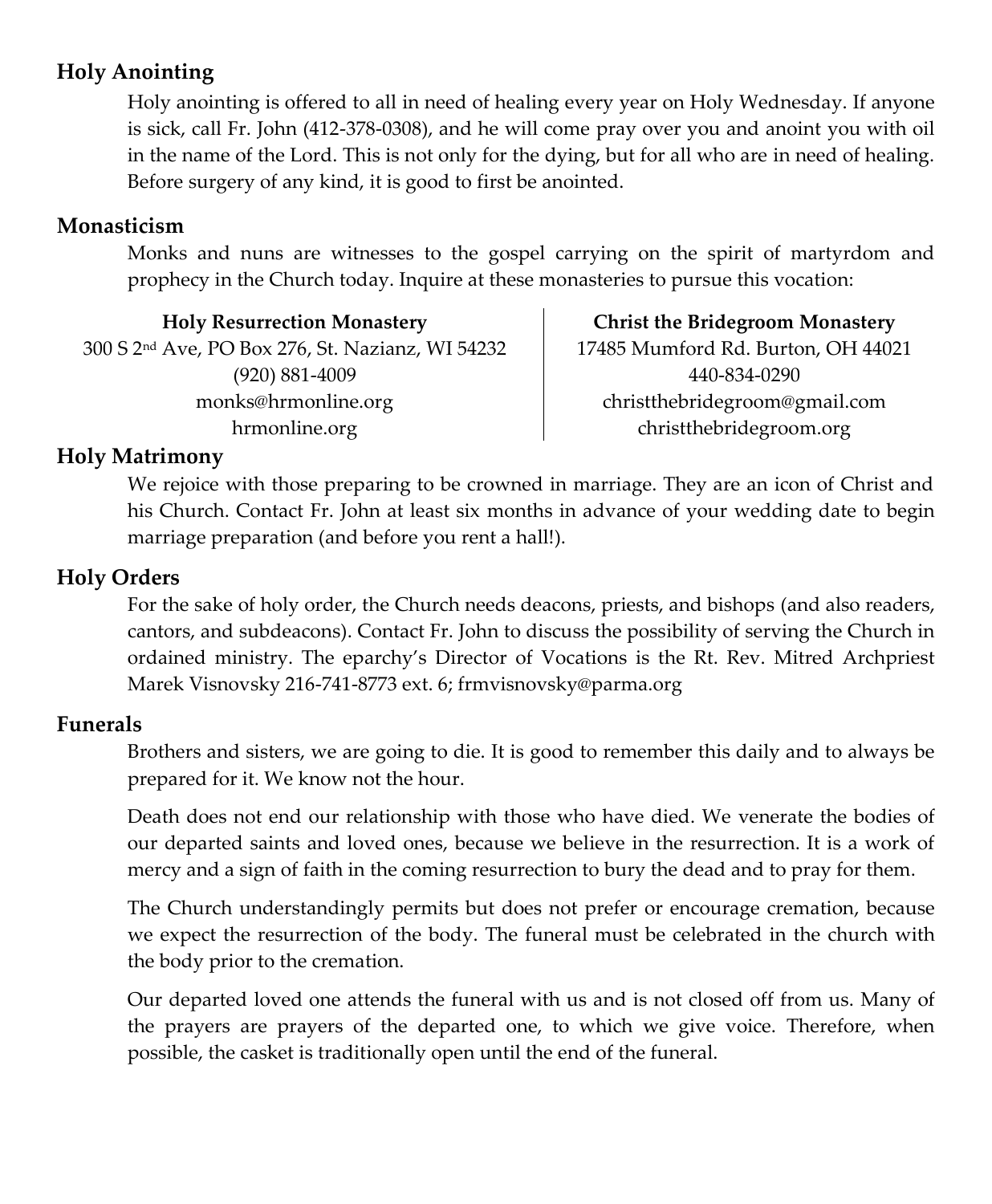# Sunday, September 22, 2019

FIFTEENTH SUNDAY AFTER PENTECOST. Tone 6

The Holy Martyr Phocas, Bishop of Sinope (103). The Holy Prophet Jonah.

Our Venerable Father Jonah the Priest, Father of Theophane the Hymnographer and Theodore the Artist (9th Century).

*Today we also commemorate the Holy Apostle Quadratus, because of the Leavetaking yesterday.*

*4th Resurrectional Matins Gospel:* Luke 24:1-12. 2 Corinthians 4:6-15. Luke 5:1-11.

> **8:00am Matins 10:00am Divine Liturgy** *- for the people of the parish*

> > *special intention of Br. Tadey Kherovych, from Melinda Dewitt (9-18) +Mary Strach, from Kris & Phil Babuska (9-21)*

Reader: Nicholas Wood

*11:30am ECF*

**12:30pm Vespers**

# Monday, September 23, 2019



. The Conception of the Holy Prophet, Forerunner, and Baptist John.

*for John:* Galatians 4:22-31. Luke 1:5-25. *for the day:* Galatians 4:28-5:10. Luke 4:37-44.

# Tuesday, September 24, 2019

The Holy Protomartyr among Women, and Equal to the Apostles, Thecla (51).

Galatians 5:11-21. Luke 5:12-16.

**7:00am First & Third Hour**

**7:00pm Vespers**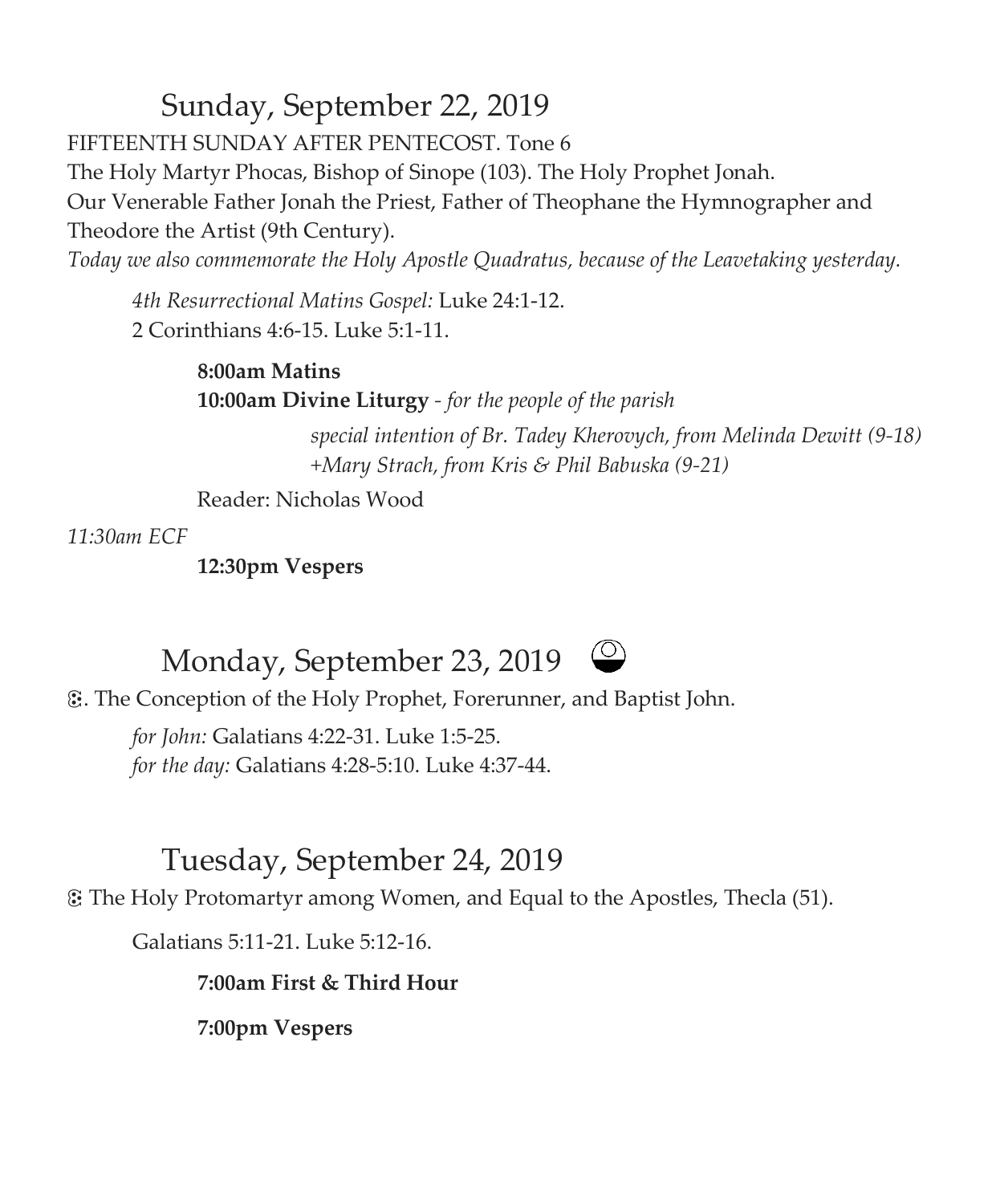Wednesday, September 25, 2019

Our Venerable Mother Euphrosyna (479).

Galatians 6:2-10. Luke 5:33-39.

**6:00pm Vespers 7:00pm Divine Liturgy**

*+Joseph Humenik, from the Camilleri Family*

## Thursday, September 26, 2019

The Passing of the Holy Apostle and Evangelist John the Theologian.

*Vespers:* 1 John 3:21-4:6 • 1 John 4:11-16 • 1 John 4:20-5:5. *Matins Gospel:* John 21:15-25. *for John:* 1 John 4:12-19. John 19:25-27; 21:24-25. *for the day:* Ephesians 1:1-9. Luke 6:12-19.

### **9:00am Third Hour**

*Parish Work Day*

**6:00pm Vespers 7:00pm Divine Liturgy** *+ Frank & +Mary Kovtun, from their family*

## Friday, September 27, 2019



The Holy Martyr Callistratus and his Companions (304).

Our Venerable Father Nilus, Founder and Hegumen of the Grottaferrata Monastery. Our Holy Father Vincent de Paul.

Ephesians 1:7-17. Luke 6:17-23a.

**7:00pm Vespers** - *followed by Confessions*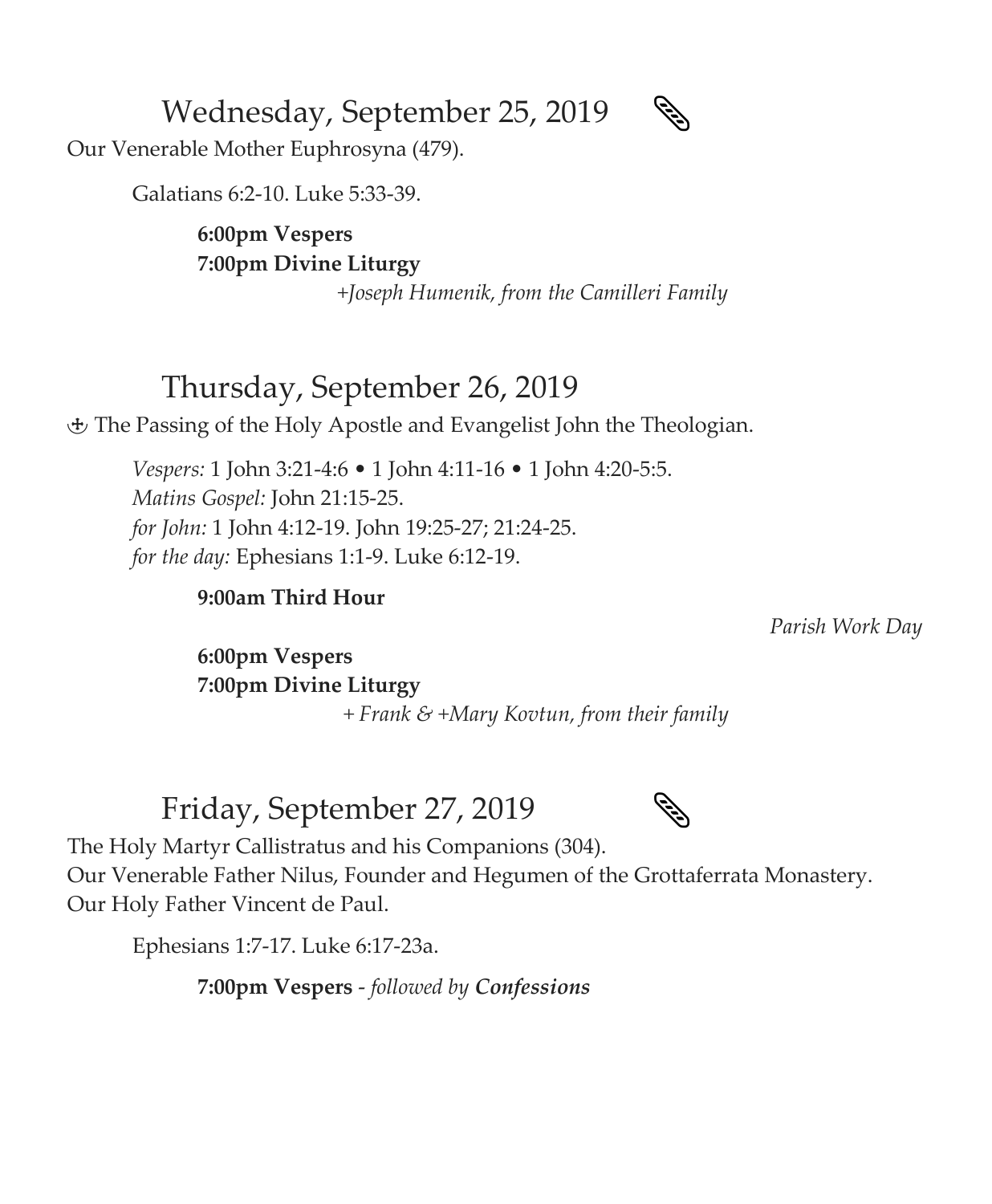# Saturday, September 28, 2019

Our Venerable Father and Confessor Chariton (362). Wenceslaus, Prince of the Czechs (929). The Holy Prophet Baruch. The Passing of our Blessed Father and Confessor Bishop Nicetas Budka (1949). Synaxis of the Holy Fathers of the Pecherskaya Lavra who repose near the Venerable Anthony.

*Vespers:* Wisdom 3:1-9 • Wisdom 5:15-6:3 • Wisdom 4:7-15. *Matins Gospel:* Matthew 4:25-5:12. *for Chariton:* 2 Corinthians 4:6-15. Luke 6:17-23. *for the day:* 1 Corinthians 10:23-28. Luke 5:17-26.

> **9:45am Third Hour 10:00am Divine Liturgy**

> > *+Mary, +John, +Maria, & +John, from Maryalice Lukas*

**7:00pm Great Vespers** *- followed by Confessions*

Sunday, September 29, 2019 SIXTEENTH SUNDAY AFTER PENTECOST. Tone 7 Our Venerable Father Cyriacus the Anchorite (557).

> *5 th Resurrectional Matins Gospel:* Luke 24:12-35. 2 Corinthians 6:1-10. Luke 6:31-36.

> > **8:00am Matins 10:00am Divine Liturgy** *– for the people of the parish*

> > > *+Joseph Humenik, from the Camilleri Family (9-25) + Frank & +Mary Kovtun, from their family (9-26) +Mary, +John, +Maria, & +John, from Maryalice Lukas (9-28)*

Reader: Theresa Szatkowski

*11:30am ECF*

**12:30pm Vespers**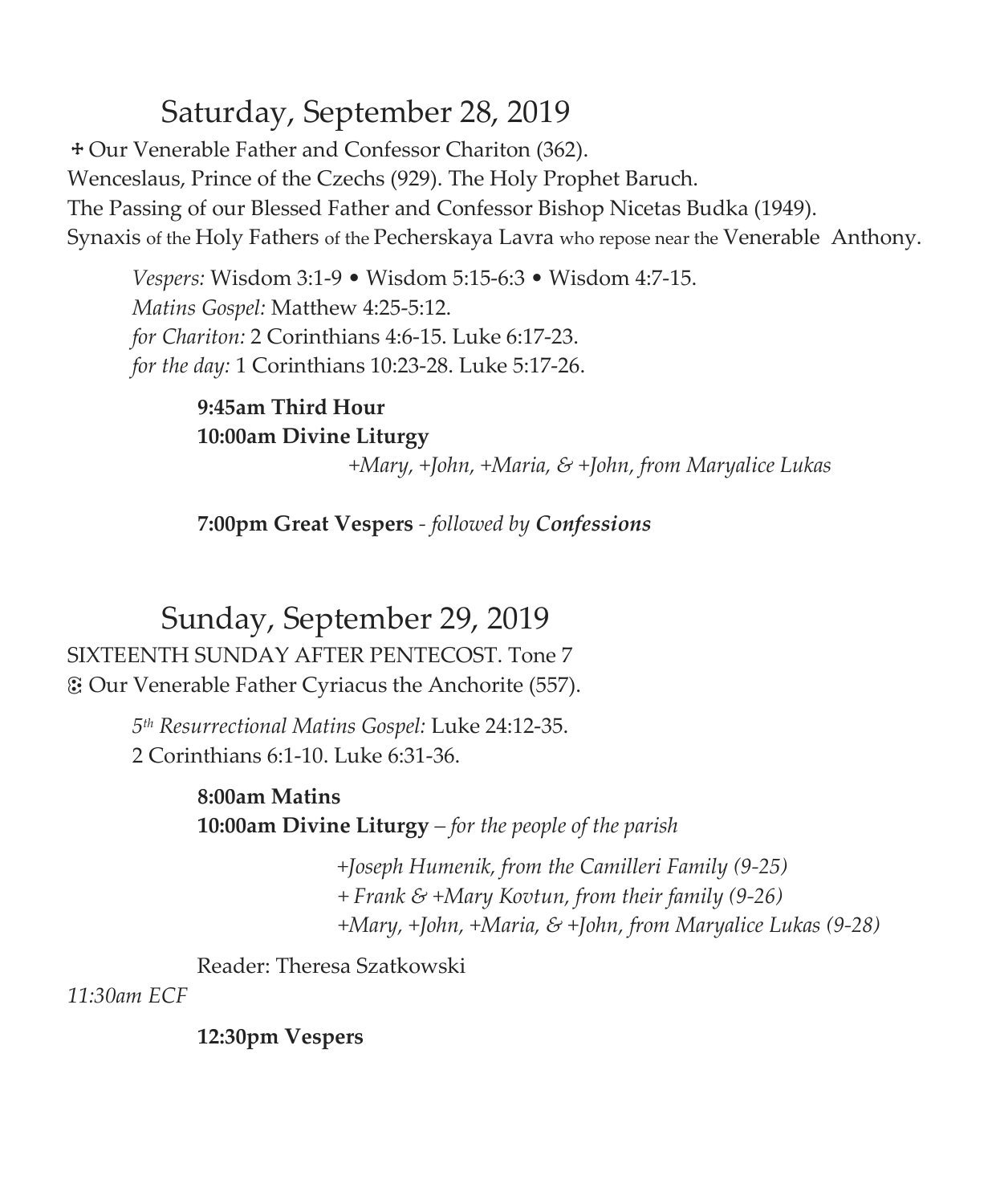## **LEGEND**

- Great Feast
- Feast with an All-night Vigil
- $\pm$  Feast with the Polyeleos at Matins
- . Feast with the Great Doxology at Matins
- Feast with Six Stichera at Vespers



by tradition, a strict fast day (no meat, dairy, eggs, fish, wine, or oil)

by tradition, a fast day permitting wine and oil. (no meat, dairy, eggs, or fish)



by tradition, a fast day permitting fish, wine, and oil (no meat, dairy, or eggs)

by tradition, a fast day permitting dairy, eggs, fish, wine, and oil (no meat)

# The Eight Week Cycle of the Octoechoes

In the Byzantine liturgical tradition, there is an eight week cycle of Eight Tones. This cycle begins on Thomas Sunday with the first tone. The next Sunday, we begin with the second tone, and so on through the eighth tone. We then begin again with the first tone and repeat the cycle until the week preceding Palm Sunday. There are propers for every day of the week in the tone of the week for Vespers, Midnight Office, Matins, and Divine Liturgy or Typika. All these propers are contained in the books called the Octoechoes. Some propers in the Octoechoes are sometimes superceded by propers in the Pentecostarion, the Triodion, or the Menaion.

# Byzantine Book Club

You are invited to join a book club! Most Mondays from 7 – 9 pm at Fr. Deacon Lawrence & Pani Mary Hendricks' home. This group has been meeting for several years to read and discuss books on Byzantine and Eastern Christianity. Our next meeting is tomorrow Monday, September 23<sup>rd</sup>, at 8461 Barrington Drive, Ypsilanti, MI 48198. We are reading *The Fathers Speak: St Basil the Great, St Gregory of Nazianzus, St Gregory of Nyssa.*



Translated and Edited by Georges Barrois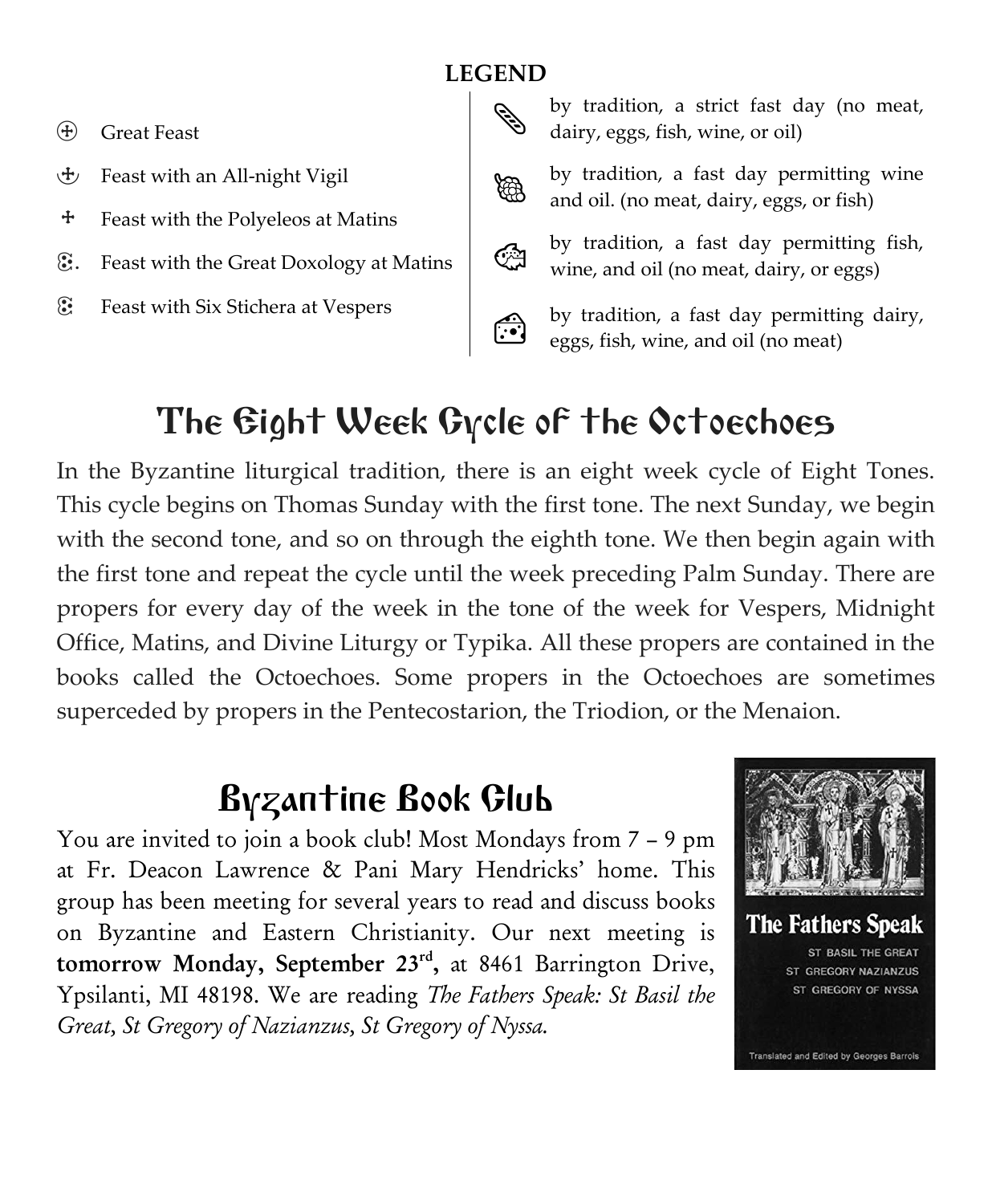

# Eparchial Women's Retreat

**Whitehouse, Ohio** *–* The annual eparchial women's retreat will take place **Sept. 27-29**, at the Lial Renewal Center, 5908 Davis Road. The theme of the retreat is taken from the Paraklesis Office of Consolation to the Most Holy Theotokos, "Listen, O daughter, and see and incline your ear." The retreat facilitator will be Father Robert Jager, a priest of the Eparchy of Parma. Cost of the retreat is \$125 by Aug. 30; after that, the fee is \$150. Watch for registration materials in your parish or on this website soon.

# **Craft & Vendor Show**

## **Saturday, October 12th St. Basil Byzantine Catholic Church**

St. Macrina Guild is looking for crafters and vendors for their 1<sup>st</sup> annual Craft & Vendor show! Please email them at [macrinaguild@gmail.com](mailto:macrinaguild@gmail.com) for more information.

Please come to the 1<sup>st</sup> annual Craft & Vendor show hosted by the St. Macrina Guild on October 12<sup>th</sup> from 10am to 4pm. Free admission!

# **The Bridegroom's Banquet Saturday, October 19**

## **St. Joseph Byzantine Catholic Church, Brecksville, Ohio**

You're invited to the "Bridegroom's Banquet," a benefit dinner for the nuns of Christ the Bridegroom Monastery, on Saturday, October 19, at St. Joseph Byzantine Catholic Church in Brecksville, Ohio. There is no cost to attend the dinner, but registration is required (by October 7). Adults 21 and older may attend. Enjoy a buffet dinner, entertainment, and an evening with the nuns and their guests. Learn more about & support the nuns and their life of prayer and hospitality. Donations given at the event or designated ahead of time will be doubled by matching donors. For more information and to register, please visit [www.christthebridegroom.org](http://www.christthebridegroom.org/) or call 440-834-0290.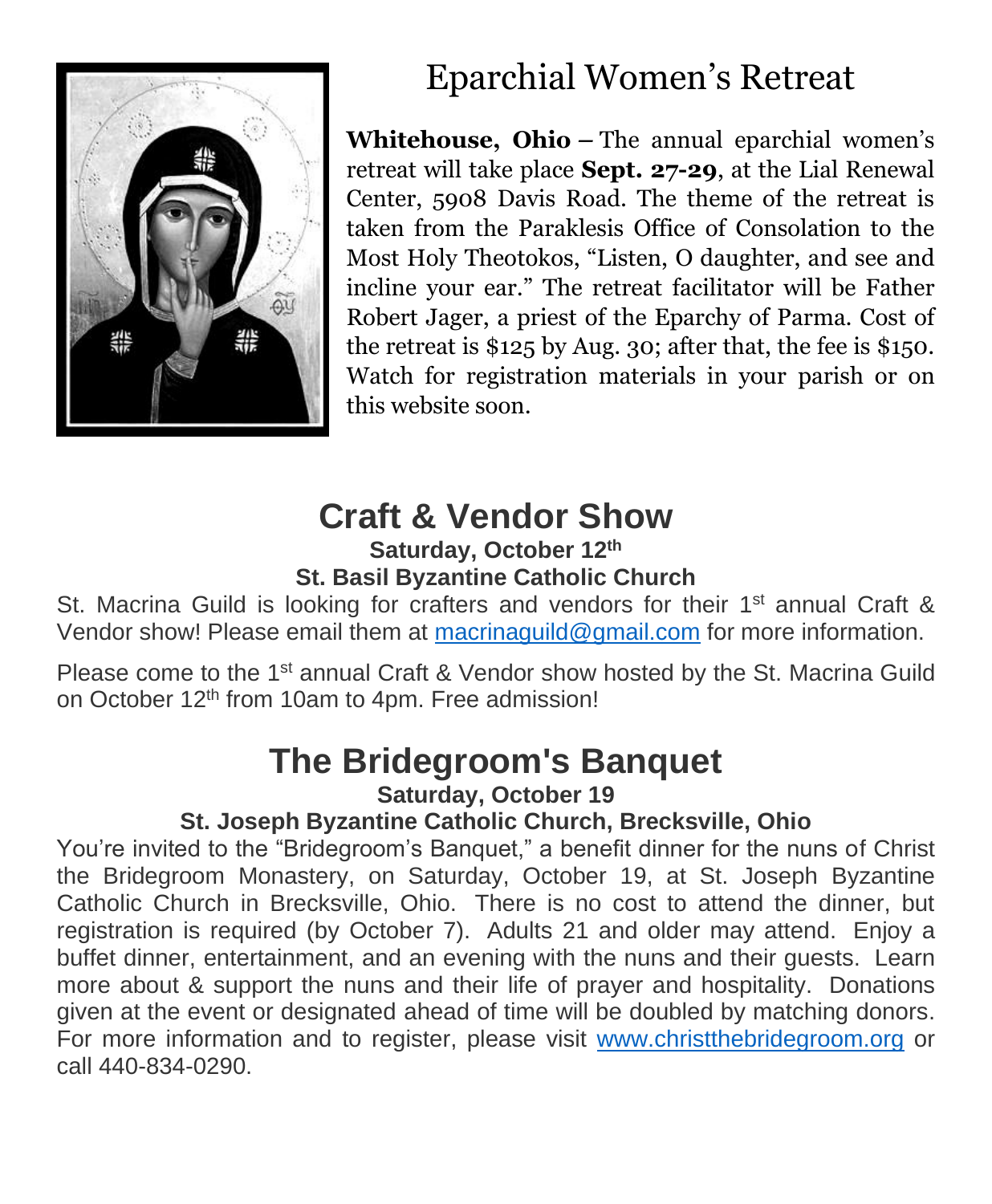# Spaghetti Dinner!

The Priests of the Great Lakes Protopresbyterate are getting together on **Sunday, October 20th** at St. Basil's in Sterling Heights to prepare *you* a spaghetti dinner. *Free of charge!* Dinner is open to all parishioners of the Great Lakes Protopresbyterate and their guests. All you need to do is show up e mangia la pasta! Hey, what's a matter for you!? No parla Italiano? No problema – come and enjoy spaghetti anyway! Dinner begins at **5:00 p.m.**



# 2019 Great Lakes Wedding Jubilarian Celebration. Saturday, October 26<sup>th</sup>

at St. Michael Byzantine Catholic Church in Flushing Hierarchical Divine Liturgy at 5:00pm followed by a Dinner.

It's that time of year once again to celebrate with Bishop Milan and our Wedding Jubilarians, the occasion of their  $25<sup>th</sup>$ ,  $50<sup>th</sup>$ ,  $55<sup>th</sup>$ ,  $60<sup>th</sup>$ ,  $65<sup>th</sup>$ ,  $70<sup>th</sup>$ ,  $75<sup>th</sup>$ ,  $80<sup>th</sup>$  Wedding Anniversary. The Jubilarian Couples are the guests of the Bishop. All parishioners and guests of the Jubilarians will be charged \$ 18.00 per person to cover the catering.

### What a menu!!!!

*Menu:* Roast Beef, Baked Chicken, Turkey and Stuffing, Red Skin Potatoes, Rice Pilaf, Salad and Dressing, Mixed Fruit Salad, Corn, Green Bean Almandine, Potato Salad, Dessert and Beverages.

## **RESERVATION DEADLINE IS: Saturday, October 12th, 2019**

# Men's Day of Reflection

*Men of the parish:* Please mark your calendars and plan to attend the Men's Day of Reflection on Saturday, November 16th, 2019 at St. Nicholas Byzantine Catholic Church, 23300 King Drive, Clinton Township, Michigan. This Day will be geared for a male spirituality in preparation for the Birth of Our Lord during the St. Philip's Fast. The Day will begin with a continental breakfast at 8:30 a.m. This is a FREE event. Come and join us! To register, please call the parish at 586-791-1052 or through email at: [stnicksbyzantine@yahoo.net.](mailto:stnicksbyzantine@yahoo.net)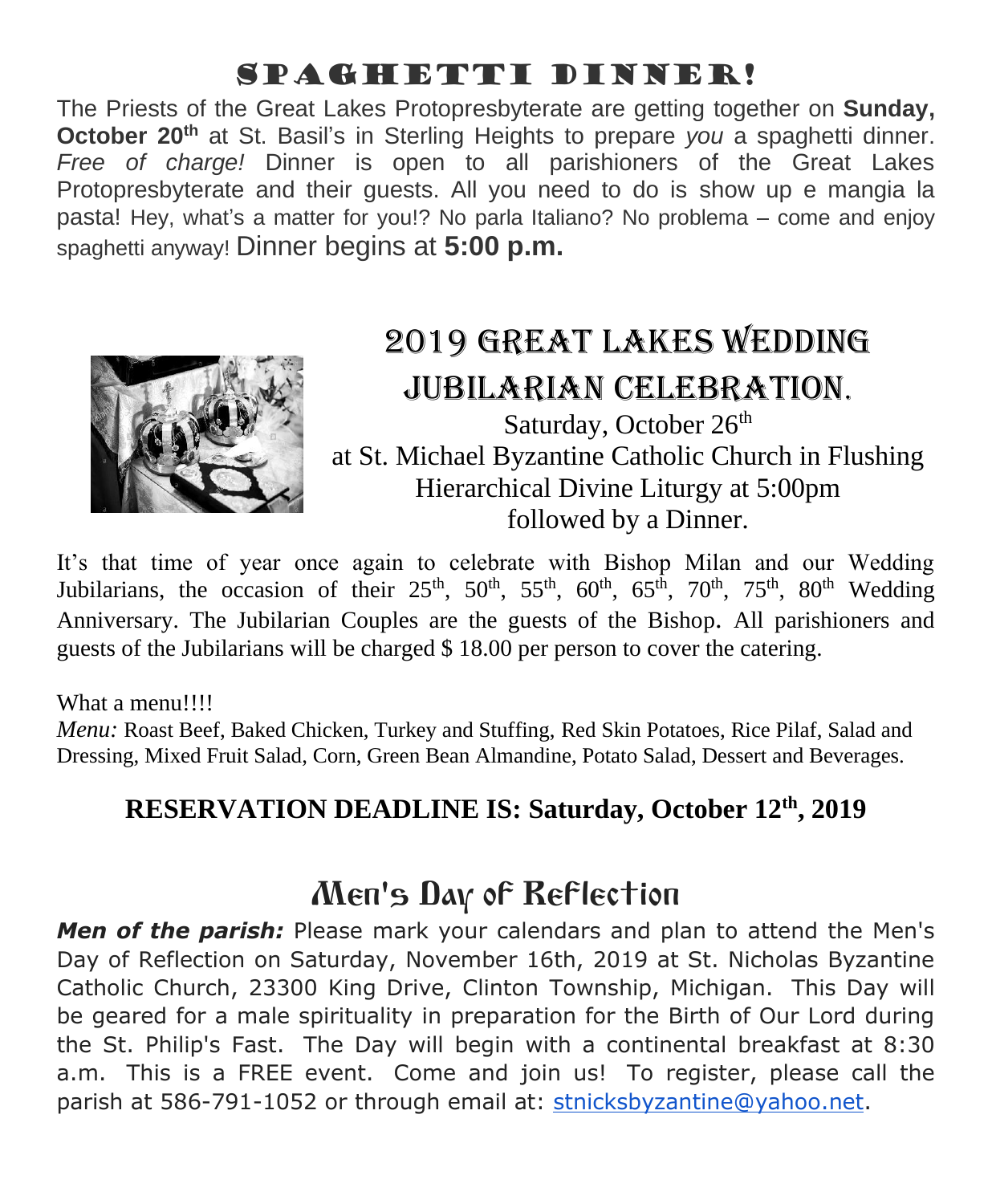

## 5000 Rockside Rd. Suite 310, Independence, OH 44131 (216) 741-8773

parma.org

Bishop Milan Lach, S.J. *Bishop of Parma*

Rt. Rev. Mitred Archpriest Marek Visnovsky: ext. 6; frmvisnovsky@parma.org *Director of Vocations*

Laura Ieraci: ext. 3; horizons@parma.org *Editor of Horizons Newspaper*

Fr. Deacon William Fredrick: 216-469-1425; wfredrick@parma.org *Safe Environment Coordinator*

Dr. Sharon DiLauro Petrus: ext. \*; 330-958-9630 *Victim's Assistance Coordinator*

## **CHARITABLE GIVING**

"I command you, You shall open wide your hand to your brother, to the needy, and to the poor" (Deut. 15:11).

Since our last contributions,

for the Church in Central & Eastern Europe, we have collected \$71 for the Catholic Home Missions, we have collected \$146 for the retirement of our religious sisters, we have collected \$212

# **OPPORTUNITIES FOR SERVICE**

**Join the Guild!** The Guild is dedicated to caring for and beautifying our holy place and all the appointments for our Divine worship. All are welcome to join the Guild. They meet **Sunday, October 13th**, after Divine Liturgy. Come and see!

**Join the workers!** Please join the workers every Thursday for our weekly parish work day.

**Join the cleaners!** Please contact Louise Dalbo to volunteer to clean the church for any particular week you're able. Or, get your name put in the rotation of regular church cleaners.

**The Dalbo Family** is scheduled to clean the church this week. Many thanks to **the Osentoski & Sutyak Families** and to all who worked and cleaned these past two weeks. May God grant them many years!